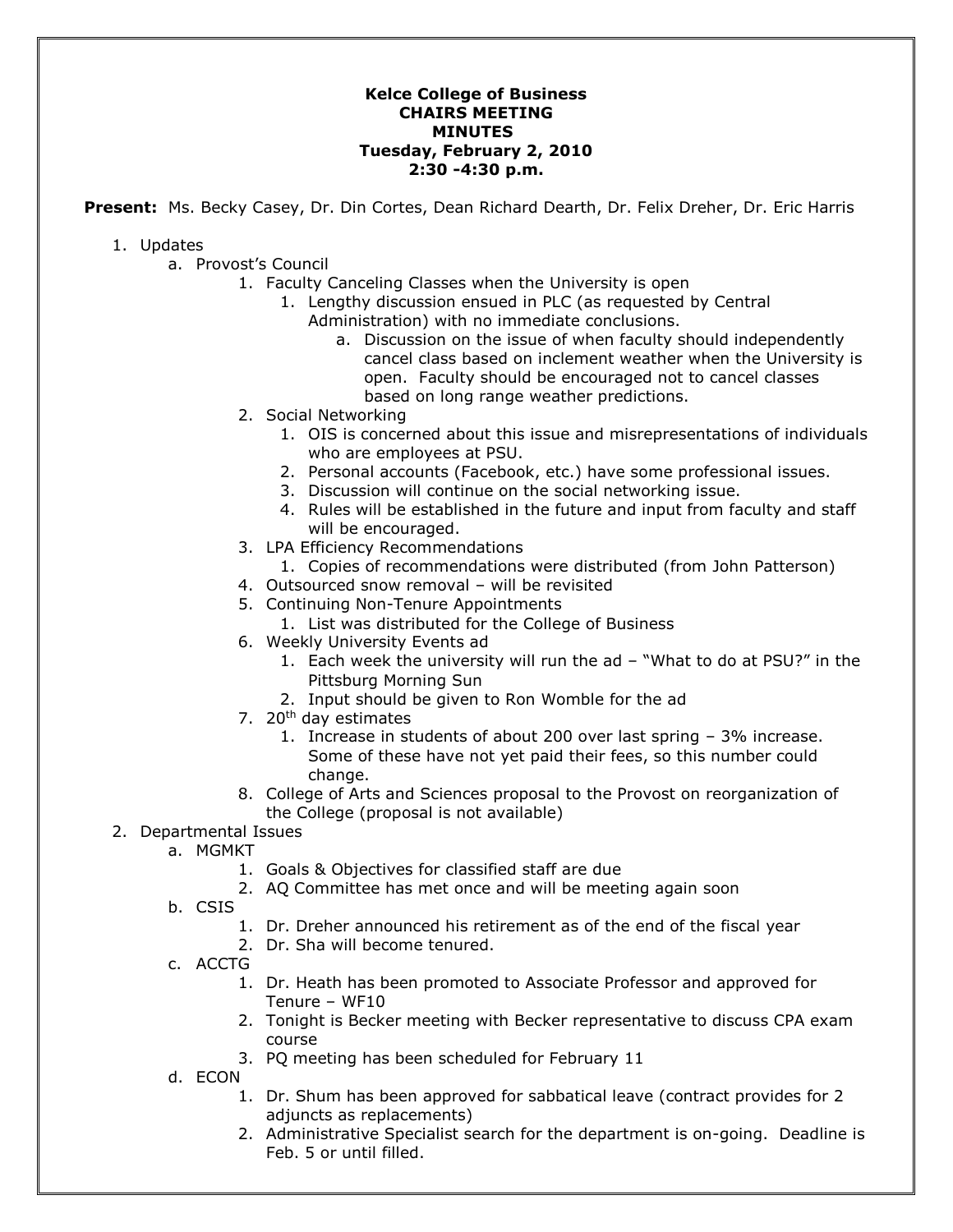- 3. Discussion items
	- a. Program review committee membership recommendations
		- 1. Dr. Harris, Dean Dearth, Dr. Ahsan are representatives from the COB
	- b. Online textbook adoptions
		- 1. Barnes & Noble web site text book adoptions all requests should be
		- submitted online for future semesters.
	- c. Commencement changes
		- 1. Issues related to commencement sites, etc. was distributed and discussed.
		- 2. Heat at May commencement seems to be the biggest issue.
	- d. Online fee proposal
		- 1. Proposed Fee Changes for Cont. Ed Students for Fall 2010 was distributed and discussed.
	- e. Faculty Performance Evaluations
		- 1. Performance evaluations for meritorious and exceptional ratings are to be comparative and competitive across the college.
		- 2. Discussion will continue on faculty performance evaluations at next week's meeting & conclusions will be made
	- f. Summer Youngman Research Grants
		- 1. Discussion followed on faculty applicants and amount of funding available for SU 2010 research grants
		- 2. Discussion ensued on changing the policy so that faculty would receive a flat rate each year, instead of a percentage of their salary. Decision should be made about whether instructors should be considered for Youngman Grants too.
		- 3. Proposal was made to revisit the Youngman Policy at a later meeting
	- g. Vitas due to the Dean by February 12
	- h. LiveText
		- 1. Dean Dearth met with Bob Wilkinson, Charlotte Barnett, Susan Dellasega and Brenda Frieden on Monday.
		- 2. Additional training is needed in the COB and Dr. Wilkinson is trying to obtain funding to do so.
		- 3. COB will fund a training session via phone for Susan and Theresa Vaughan this week.
	- i. KBOR April visit to PSU, April 16 academic highlights
		- 1. Will arrive on April 15
		- 2. Would like to visit classes across campus Chairs should think about what classes would be available for them to attend
		- 3. Student organizations might make presentations to the board
		- 4. Dr. Olson would like a proposal by next week's PLC meeting. Dean Dearth requested a memo from each chair of what could be presented before next week's meeting.
	- j. AACSB International Conference and Annual Meeting April 18-20 in Anaheim, CA
		- 1. Dean Dearth will not attend this year
		- 2. Dean's office will pay for one person to attend. Respond by March 7 to Dean Dearth.
	- k. Mini MBA program series for Summer
		- 1. 15 Indian and 15 Nigerian students have tentatively agreed to attend the program this summer. April 15 is the deadline.
	- l. Math 153
		- 1. Committee recommendation is to teach Business Math in the College of Business and to combine quantitative courses.
		- 2. At this point there aren't any faculty positions available to teach new courses.
		- 3. New courses must be approved through Faculty Senate.
		- 4. Final written report will be submitted to Dean Dearth